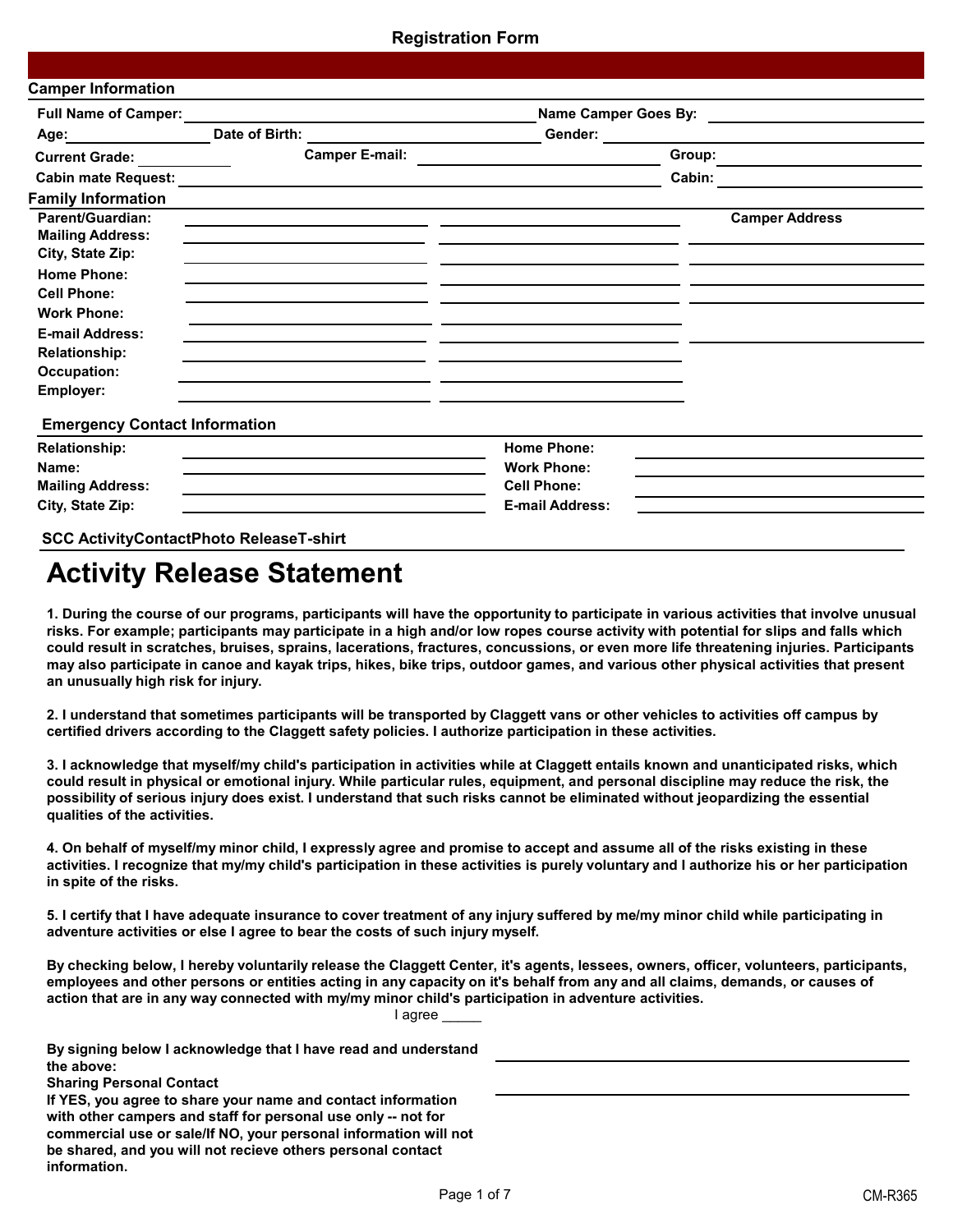| PΞ |  |
|----|--|
| ר  |  |

Yes \_\_\_\_\_ No  $\_\_$ 

#### **Photo Release:**

**I consent for Claggett Center to post pictures of me or my child on its website, Facebook, Social Media platforms, et cetera; and print materials; to market, promote and/or advertise camps or other Claggett Center programs.**

| Date Stamp |                   |
|------------|-------------------|
|            | OTHER INFORMATION |

| T-Shirt Size: |  |
|---------------|--|
|---------------|--|

| <b>OTHER INFORMATION</b>                                                                                                                                        |                             |
|-----------------------------------------------------------------------------------------------------------------------------------------------------------------|-----------------------------|
| <b>T-Shirt Size:</b>                                                                                                                                            |                             |
|                                                                                                                                                                 | Child - Small _____         |
|                                                                                                                                                                 | Child - Medium _____        |
|                                                                                                                                                                 | Child - Large _____         |
|                                                                                                                                                                 | Adult - Small _____         |
|                                                                                                                                                                 | Adult - Medium _____        |
|                                                                                                                                                                 | Adult - Large _____         |
|                                                                                                                                                                 | Adult - Extra Large         |
|                                                                                                                                                                 | Adult - XXL ______          |
| How did you hear about this program?                                                                                                                            | Adult 3XL                   |
|                                                                                                                                                                 | Advertisement _____         |
|                                                                                                                                                                 | Church _____                |
|                                                                                                                                                                 | Facebook _____              |
|                                                                                                                                                                 | Other <sub>______</sub>     |
|                                                                                                                                                                 | Returning Camper            |
|                                                                                                                                                                 | Website                     |
|                                                                                                                                                                 | Word of Mouth               |
| <b>Denomination:</b>                                                                                                                                            |                             |
|                                                                                                                                                                 | Baptist ______              |
|                                                                                                                                                                 | Catholic _____              |
|                                                                                                                                                                 | Episcopalian                |
|                                                                                                                                                                 | Lutheran                    |
|                                                                                                                                                                 | Methodist <sub>______</sub> |
|                                                                                                                                                                 | Mormon                      |
|                                                                                                                                                                 | Other $\_\_$                |
|                                                                                                                                                                 | Pentacostal                 |
|                                                                                                                                                                 | Presbyterian _____          |
|                                                                                                                                                                 | Unitarian Universal         |
| Church/Chapter (if part of the Maryland Episcopal Diocese):                                                                                                     |                             |
| If not part of the Episcopal Diocese of Maryland, please list name<br>of Church                                                                                 |                             |
| <b>Special Challenge Additional Information</b>                                                                                                                 |                             |
| <b>Photo Release:</b><br>I consent for Claggett to post pictures of me on its website,<br>Facebook, et cetera to advertise camps or other Claggett<br>programs. |                             |
|                                                                                                                                                                 |                             |
|                                                                                                                                                                 |                             |
| <b>Date Stamp</b>                                                                                                                                               |                             |
| <b>OTHER INFORMATION</b>                                                                                                                                        |                             |
| Is this your first time at Claggett?                                                                                                                            |                             |
|                                                                                                                                                                 |                             |
|                                                                                                                                                                 |                             |

**Sponsoring Agency (if any):**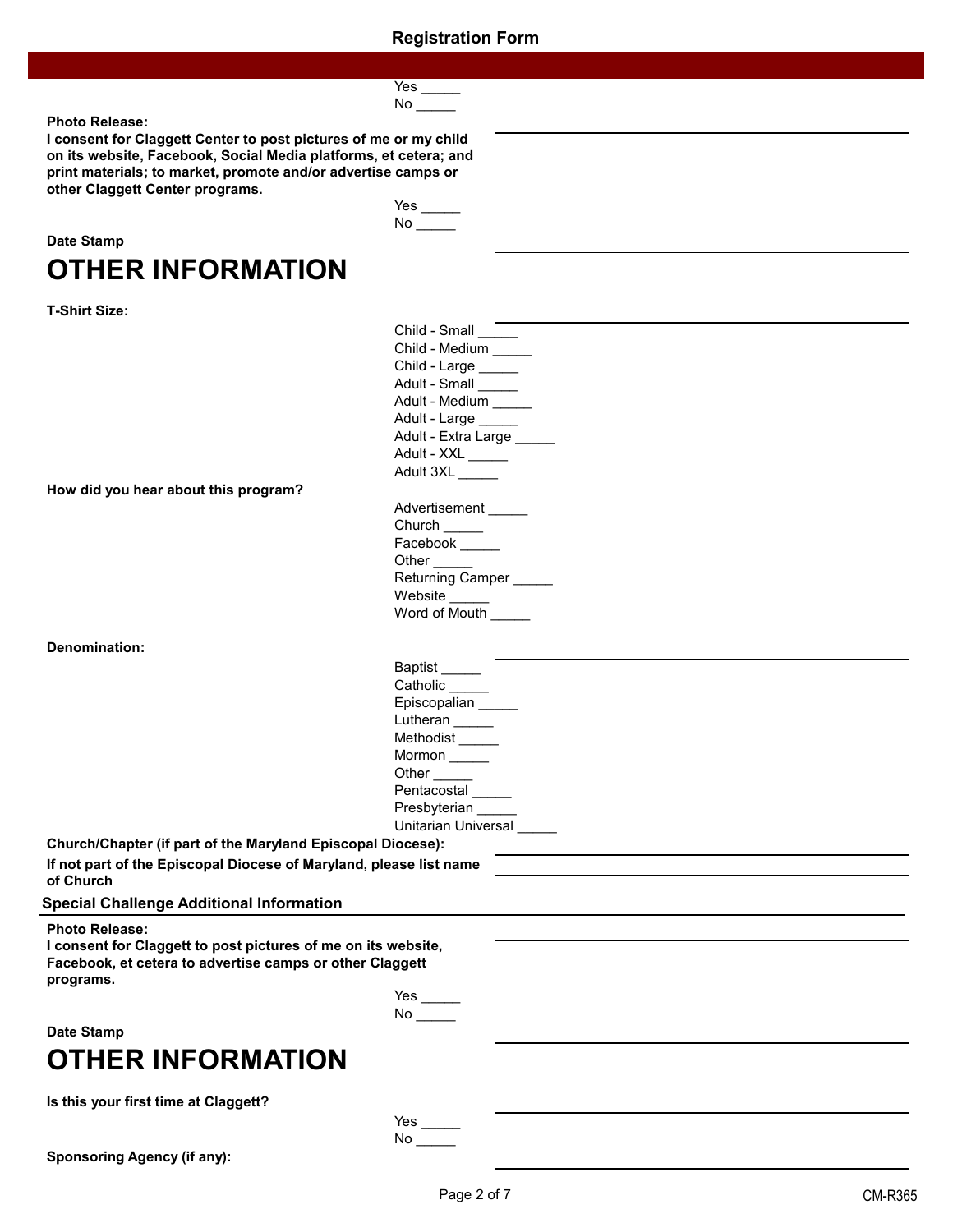| <b>T-Shirt Size:</b>                                                                                   |                                             |
|--------------------------------------------------------------------------------------------------------|---------------------------------------------|
|                                                                                                        | Child - Small                               |
|                                                                                                        | Child - Medium _____<br>Child - Large _____ |
|                                                                                                        | Adult - Small                               |
|                                                                                                        | Adult - Medium _____                        |
|                                                                                                        | Adult - Large                               |
|                                                                                                        | Adult - Extra Large _____                   |
|                                                                                                        | Adult - XXL                                 |
|                                                                                                        | Adult 3XL                                   |
| <b>Agency Contact:</b>                                                                                 |                                             |
| <b>Agency Phone Number:</b>                                                                            |                                             |
| <b>Special Challenge Medical Form</b>                                                                  |                                             |
| <b>Camper Name:</b>                                                                                    |                                             |
| Date of Birth: (D/M/Y)                                                                                 |                                             |
| Gender:                                                                                                |                                             |
|                                                                                                        | Male $\_\_\_\_\_\_\_\$                      |
|                                                                                                        | Female _____                                |
| List Two Emergency Contacts (Other than parent/guardian)                                               |                                             |
| <b>Full Name</b>                                                                                       |                                             |
| Relationship                                                                                           |                                             |
| <b>Phone Number</b>                                                                                    |                                             |
| <b>Full Name:</b>                                                                                      |                                             |
| <b>Relationship:</b>                                                                                   |                                             |
| <b>Phone Number:</b>                                                                                   |                                             |
| Name of Personal Physician:                                                                            |                                             |
| <b>Phone Number:</b>                                                                                   |                                             |
| <b>Insurance Information Carrier:</b>                                                                  |                                             |
| Plan $#$ :                                                                                             |                                             |
| Policy#:                                                                                               |                                             |
| <b>Primary Insured:</b>                                                                                |                                             |
| General Health History (Please briefly describe, include any                                           |                                             |
| issues that may affect or limit full participation in camp):<br>Allergies: Please check all that apply |                                             |
|                                                                                                        | $Food$ <sub>______</sub>                    |
|                                                                                                        | $Insert$ <sub>_____</sub>                   |
|                                                                                                        | Medicine                                    |
|                                                                                                        | Other <sub>_____</sub>                      |
|                                                                                                        | Plant                                       |
|                                                                                                        | No Allergies _____                          |
| Please explain allergies:                                                                              |                                             |
| Date (month/date/year) of last Tetanus shot                                                            |                                             |
| <b>General Health Information</b>                                                                      |                                             |
|                                                                                                        | Dietary Restrictions _____                  |
|                                                                                                        | Asthma                                      |
|                                                                                                        | ADD or ADHD                                 |
|                                                                                                        | Cancer                                      |
|                                                                                                        | Diabetes<br>Digestion _____                 |
|                                                                                                        | Ears $\_\_\_\_\_\_\$                        |
|                                                                                                        | Eyes $\_\_\_\_\_\_\$                        |
|                                                                                                        | Heart Trouble _____                         |
|                                                                                                        | Hemophilia _____                            |
|                                                                                                        | High Blood Pressure _____                   |
|                                                                                                        | Kidney Disease _____                        |

Seizures **\_\_\_\_\_** Lungs \_\_\_\_\_\_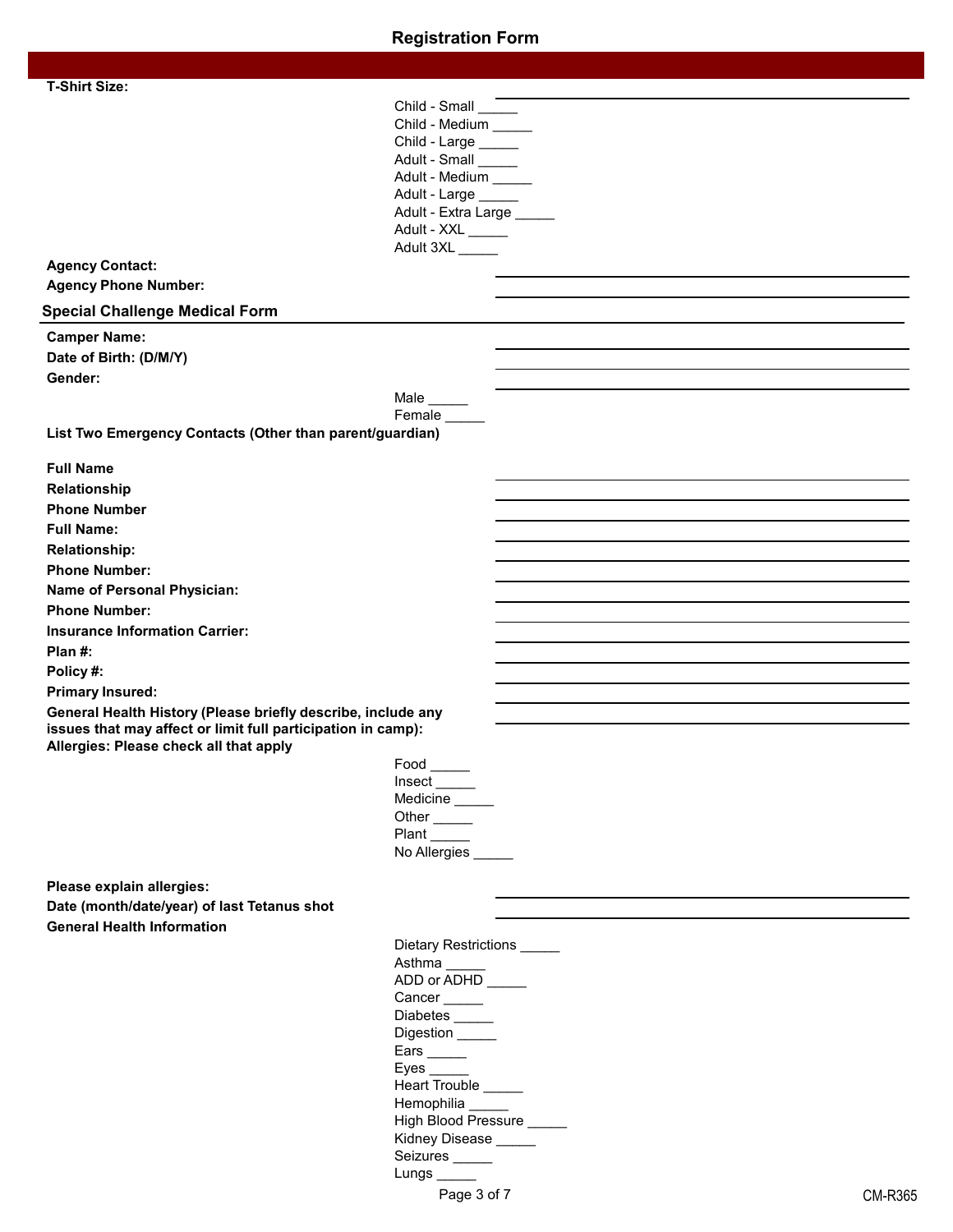|                                                                                               | Mental Illness _____                                                                                            |
|-----------------------------------------------------------------------------------------------|-----------------------------------------------------------------------------------------------------------------|
|                                                                                               | Nose $\_\_\_\_\_\_\$                                                                                            |
|                                                                                               | Throat                                                                                                          |
|                                                                                               | Daily Prescriptions<br>My Child Has No History of These Conditions _____                                        |
|                                                                                               |                                                                                                                 |
| Please explain any YES answers:                                                               |                                                                                                                 |
| <b>Specify any additional needs:</b>                                                          |                                                                                                                 |
|                                                                                               |                                                                                                                 |
| Check the non-prescription medications the health care provider can administer while at camp: |                                                                                                                 |
|                                                                                               | Acetaminophen (ie Tylenol) pain reliever _____                                                                  |
|                                                                                               | Antacid (ie Pepto Bismol) ______                                                                                |
|                                                                                               | Dyphenhydramine (ie Benedryl) allergy med _____                                                                 |
|                                                                                               | Heartburn tablets (ie Tums) _____                                                                               |
|                                                                                               | Ibuprofen (ie Advil) pain reliever _____                                                                        |
|                                                                                               | Loratadine (ie Claritin) allergy med ___                                                                        |
|                                                                                               | Magnesium hydroxide (ie Milk of Magnesia) ____                                                                  |
|                                                                                               | Sore Throat Spray _____                                                                                         |
|                                                                                               |                                                                                                                 |
| Do you have a history of seizures?                                                            |                                                                                                                 |
|                                                                                               |                                                                                                                 |
|                                                                                               | $No$ <sub>_____</sub>                                                                                           |
| Do you have a history of sleep apnea?                                                         |                                                                                                                 |
|                                                                                               | Yes $\_\_\_\_\_\_\_\_\$                                                                                         |
|                                                                                               |                                                                                                                 |
| Do you require plastic sheets?                                                                |                                                                                                                 |
|                                                                                               | Yes $\_\_\_\_\_\_\_\$                                                                                           |
|                                                                                               | $No$ <sub>_____</sub>                                                                                           |
| Any physical/mobility limitations?                                                            |                                                                                                                 |
|                                                                                               | Yes $\_\_\_\_\_\_\_\_\$                                                                                         |
|                                                                                               |                                                                                                                 |
| Any special hygiene needs?                                                                    |                                                                                                                 |
|                                                                                               | Yes $\_\_$                                                                                                      |
|                                                                                               |                                                                                                                 |
| Do you require assistance shaving? If YES provide a                                           |                                                                                                                 |
| prescription from your doctor, including frequency.                                           |                                                                                                                 |
|                                                                                               | Yes $\_\_$                                                                                                      |
|                                                                                               | No $\_\_$                                                                                                       |
| Special medical equipment? (CPAP, Nebulizer, Inhaler, other)                                  |                                                                                                                 |
|                                                                                               |                                                                                                                 |
|                                                                                               | No control to the set of the set of the set of the set of the set of the set of the set of the set of the set o |
| If YES, please list:                                                                          |                                                                                                                 |
| Are you prone to any of the following? Check all that apply.                                  |                                                                                                                 |
|                                                                                               | Bed Wetting _____                                                                                               |
|                                                                                               | Colds or Fever                                                                                                  |
|                                                                                               | Headaches _____                                                                                                 |
|                                                                                               | Menstrual Cramps _____                                                                                          |
|                                                                                               | Nightmares _____                                                                                                |
|                                                                                               | Poison Ivy _____                                                                                                |
|                                                                                               | Sore Throats _____                                                                                              |
|                                                                                               | Sprains _____                                                                                                   |
|                                                                                               | Stomach Aches                                                                                                   |
|                                                                                               | Sunburn _____                                                                                                   |
|                                                                                               | Swimmer's Ear                                                                                                   |
|                                                                                               | Other $\_\_\_\_\$                                                                                               |
|                                                                                               |                                                                                                                 |
| Check which of the following Lotions and/or Ointments may be administered by the nurse?       |                                                                                                                 |
|                                                                                               | Aloe Vera (after-sun care) ______                                                                               |
|                                                                                               | Ammonia Inhalant (smelling salts) _____                                                                         |
|                                                                                               | Antifungal Cream                                                                                                |
|                                                                                               | Anti-Itch Cream (ie Benadryl topical)                                                                           |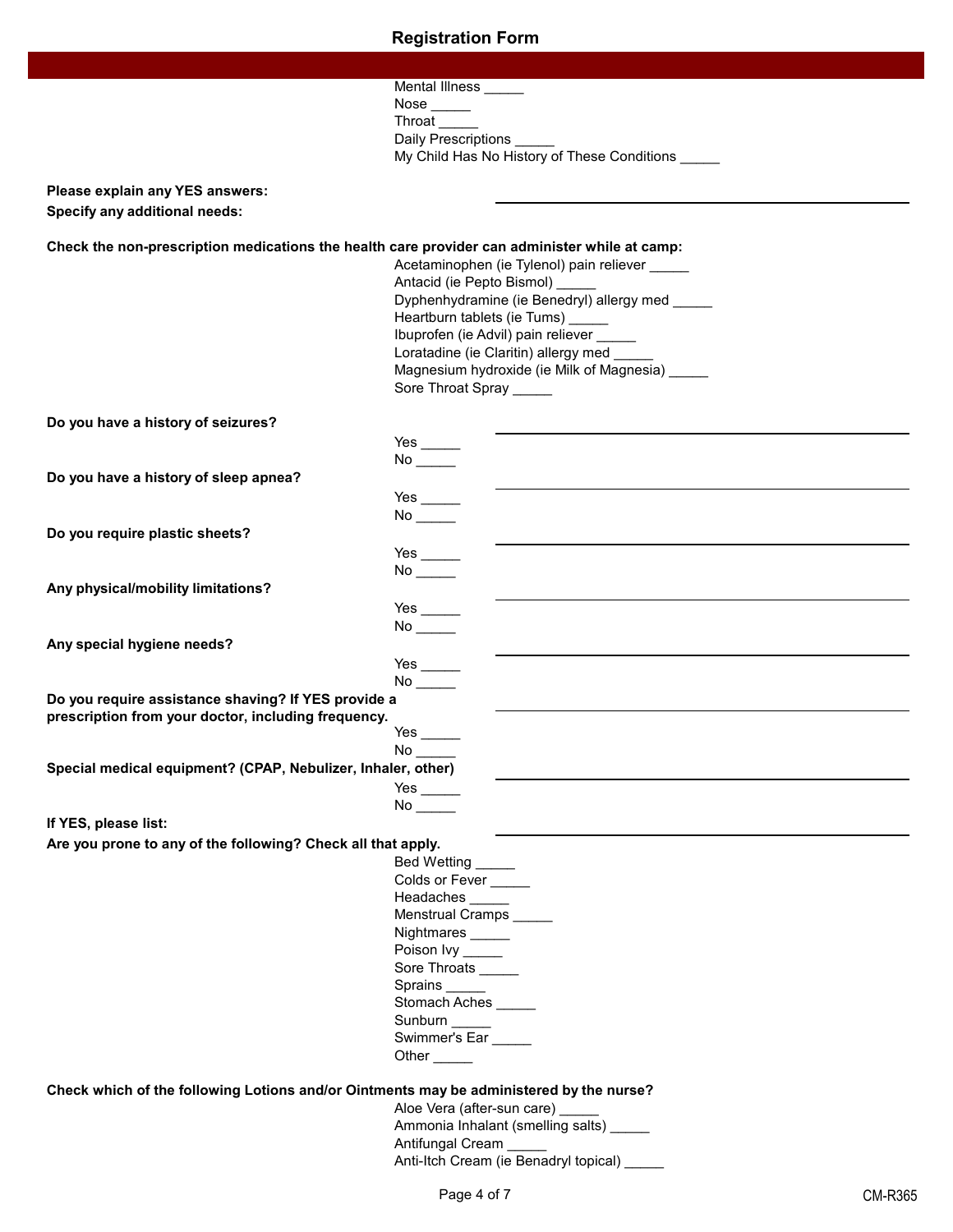#### **Medications**

**List any medications to be dispensed at camp in the spaces provided below. All medications must be checked in with the health care provider at registration. All medications must be in their ORIGINAL containers with the conferee's name and dosage clearly visible. Medications must be given as per the directions on the prescription container.**

**1. Medication and Dosage When should the medication be given?**

| Pre-Breakfast                                                                         |
|---------------------------------------------------------------------------------------|
| Breakfast                                                                             |
| Lunch $\frac{1}{\sqrt{1-\frac{1}{2}}\sqrt{1-\frac{1}{2}}\left( \frac{1}{2}+1\right)}$ |
| Dinner                                                                                |
| Night _____                                                                           |
| Other                                                                                 |
| As needed                                                                             |
|                                                                                       |

**If you checked "Other", please explain 2. Medication and Dosage When should the medication be given?**

| Pre-Breakfast |  |
|---------------|--|
| Breakfast     |  |
| Lunch         |  |
| Dinner        |  |
| Night _____   |  |
| Other         |  |
| As needed     |  |

**If you checked "Other", please explain 3. Medication and Dosage When should the medication be given?**

| Pre-Breakfast |  |
|---------------|--|
| Breakfast     |  |
| Lunch         |  |
| Dinner        |  |
| Night ____    |  |
| Other         |  |
| As needed     |  |
|               |  |

**If you checked "Other", please explain 4. Medication and Dosage**

**When should the medication be given?**

Pre-Breakfast Breakfast \_\_\_\_\_ Lunch \_\_\_\_\_\_ Dinner \_\_\_\_\_ Night \_\_\_\_\_\_ Other \_\_\_\_\_ As needed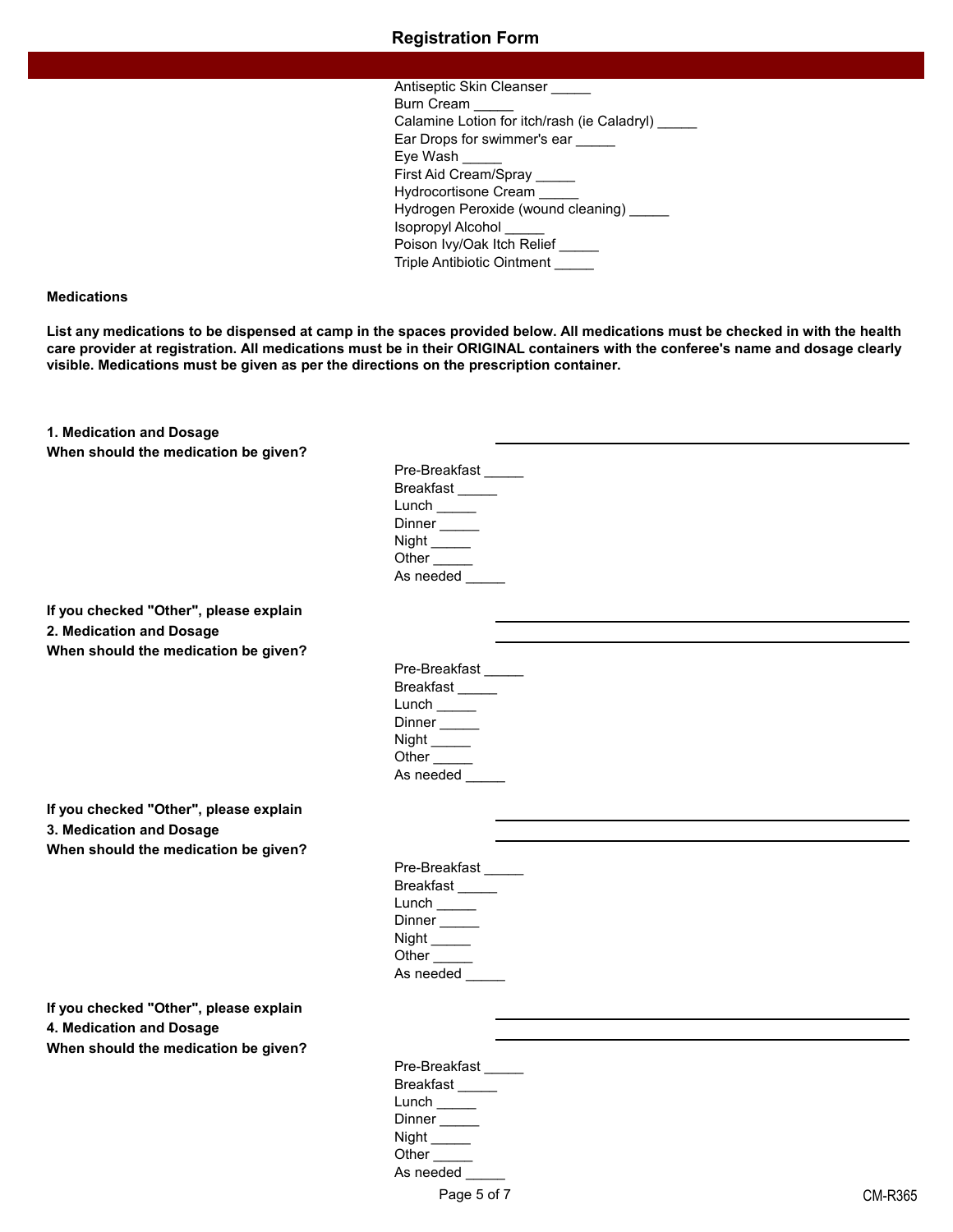| If you checked "Other", please explain<br>5. Medication and Dosage<br>When should the medication be given? |                                           |
|------------------------------------------------------------------------------------------------------------|-------------------------------------------|
|                                                                                                            | Pre-Breakfast                             |
|                                                                                                            | Breakfast_____                            |
|                                                                                                            | Dinner                                    |
|                                                                                                            | Night _______                             |
|                                                                                                            | Other <sub>_____</sub>                    |
|                                                                                                            | As needed _____                           |
| If you checked "Other", please explain                                                                     |                                           |
| 6. Medication and Dosage                                                                                   |                                           |
| When should the medication be given?                                                                       |                                           |
|                                                                                                            | Pre-Breakfast<br>Breakfast                |
|                                                                                                            | Lunch $\_\_$                              |
|                                                                                                            | Dinner                                    |
|                                                                                                            | Other <sub>_____</sub>                    |
|                                                                                                            | As needed                                 |
|                                                                                                            |                                           |
| If you checked "Other," please explain.<br>7. Medication and Dosage                                        |                                           |
| When should the medication be given?                                                                       |                                           |
|                                                                                                            | Pre-Breakfast                             |
|                                                                                                            | Breakfast_____                            |
|                                                                                                            |                                           |
|                                                                                                            | Dinner _____<br>Night $\_\_\_\_\_\$       |
|                                                                                                            | Other $\_\_\_\_\_\$                       |
|                                                                                                            | As needed                                 |
| If you checked "Other," please explain.                                                                    |                                           |
| 8. Medication and Dosage                                                                                   |                                           |
| When should the medication be given?                                                                       |                                           |
|                                                                                                            | Pre-Breakfast                             |
|                                                                                                            | Breakfast                                 |
|                                                                                                            | Dinner <sub>_____</sub>                   |
|                                                                                                            |                                           |
|                                                                                                            | Other <sub>_____</sub><br>As needed _____ |
|                                                                                                            |                                           |
| If you checked "Other," please explain.                                                                    |                                           |
| 9. Medication and Dosage                                                                                   |                                           |
| When should the medication be given?                                                                       | Pre-Breakfast                             |
|                                                                                                            | Breakfast                                 |
|                                                                                                            |                                           |
|                                                                                                            | Dinner <sub>_____</sub>                   |
|                                                                                                            | Night ________<br>Other <sub>_____</sub>  |
|                                                                                                            | As needed _____                           |
| If you checked "Other," please explain.                                                                    |                                           |

**10. Medication and Dosage**

**When should the medication be given ?**

Pre-Breakfast \_\_\_\_\_ Breakfast \_\_\_\_\_ Page 6 of 7